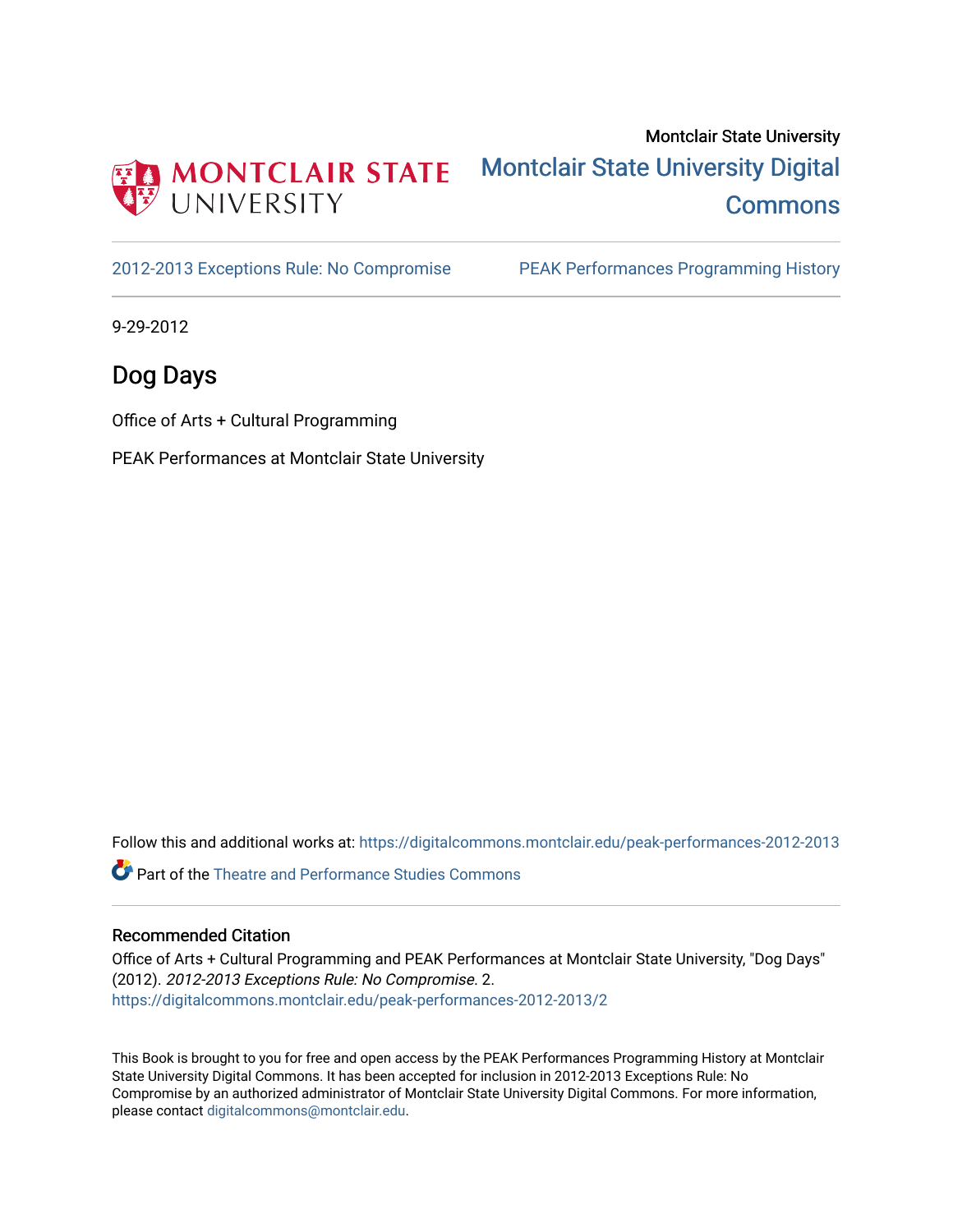Ensemble), *1882* with Mark Baechle (Swiss Society of NewYork), and *A Song forWade (This is NotThat Song)* with Matt Marks (Alarm Will Sound). Upcoming projects include collaborations with Joshua Schmidt,Andrew Gerle, Hannah Lash, Rachel Peters, Jeff Myers, and ConradWinslow. Co-artistic director of opera/theater companyThe Coterie with soprano Lauren Worsham. Resident Artist: American LyricTheater's Composer Librettist Development Program. BFA, Concordia University's Mel Hoppenheim School of Cinema; MFA, NewYork University's Graduate MusicalTheatreWriting Program.

**Judy Budnitz** (Author of the original short story "Dog Days") has had her stories appear in *The NewYorker,Harper's Magazine, Story,The Paris* Review, The Oxford American, Glimmer Train, *Fence*, and *McSweeney's*. She is the recipient of an O. Henry Award and a Lannan Literary Fellowship, and in 2007 she was chosen as one of Granta's "Best Young American Novelists." Her debut collection, *Flying Leap*, was a *New YorkTimes* Notable Book in 1998. Budnitz is also the author of *Nice Big American Baby* and *If IToldYou Once*, which won the Edward Lewis WallantAward and was short-listed for the Orange Prize in the United Kingdom. She lives in San Francisco.

**Robert Woodruff** (Director) has directed over 60 productions across the US at theaters including Lincoln Center Theater, The Public Theater, Brooklyn Academy of Music. American Conservatory Theater, Guthrie Theater, and MarkTaper Forum, among others. He directed the Pulitzer Prize–winning *MadameWhite Snake* for Opera Boston and the Beijing Music Festival and Philip Glass's *Appomattox* for the San Francisco Opera. Internationally, his work has been seen at the Habima National Theatre in Israel, Sydney Arts Festival, Los Angeles Olympic Arts Festival, Edinburgh International Festival, Hong Kong Festival of the Arts, Jerusalem Festival, ToneelgroepAmsterdam, and Spoleto Festival USA. Early work includes many premiere productions with Sam Shepard, including the Pulitzer Prize–winning *Buried Child*. In 1976 he founded the BayArea Playwrights Festival, which continues to be a center for new writing for the stage. From 2002 to 2007, Woodruff was the artistic director of American RepertoryTheatre. He was named a 2007 USA Fellow by United States Artists. He teaches at theYale School of Drama.

**Opera Opera Opera Opera Opera Alan Pierson** (Music Director) is the artistic director and conductor of the Brooklyn Philharmonic and of Alarm Will Sound. Pierson has appeared as a guest conductor with the London Sinfonietta, the Orchestra of St. Luke's, the Steve Reich Ensemble, Carnegie Hall's Ensemble ACJW, the Tanglewood Music Center Orchestra, the

**Jim Findlay** (Scenic and Video Designer) works across specialties as a designer, director, performer, and creator with a constellation of theater, performance, and music groups. He was a founding member of the Collapsable Giraffe and Accinosco/Cynthia Hopkins. He is a frequent collaborator with Ralph Lemon, Bang on a Can, Ridge Theater, Stew, and Heidi Rodewald and was a designer at theWooster Group from 1994 to 2003. His work has been seen at Carnegie Hall, BAM,Arena Stage, A.R.T., and in more than 50 cities worldwide, including Berlin, Istanbul, London, Moscow, and Paris. He recently co-wrote and directed **Botanica.Awards include two Obies, two** Bessies, a Lucille Lortel, and a Henry Hewes.

Designer) has designed sets, costumes, and projections for companies such as Norwegian Opera, Dallas Opera, the Kennedy Center, Kristiansund Opera (Norway), Juilliard Opera, WolfTrap Opera,Theatro Imeras (Athens), 3LDArt & Media Center,NY Classical Theatre, Cherry LaneTheatre, and the 92nd Street Y. Her numerous film and TV credits include art direction for Lady Gaga's ABC



Project, among other ensembles. He is also principal conductor of the Dublin-based Crash Ensemble and has been a visiting faculty conductor at the Indiana University Jacobs School of Music, at the Eastman School of Music, and for the League of American Orchestras. He has collaborated with major composers and performers, includingYo-Yo Ma, Steve Reich, Dawn Upshaw, Osvaldo Golijov, JohnAdams,Augusta ReadThomas, David Lang, Michael Gordon, La Monte Young, and choreographers Christopher Wheeldon, Akram Khan, and Eliot Feld. Pierson has recorded for Nonesuch Records, Cantaloupe Music, Sony Classical, and Sweetspot DVD.

**David T. Little** (Composer) writes potently dramatic music that draws upon his experience as a rock drummer and fuses classical and popular idioms, often undertaking political and

theater, and concert works including *Vinkensport, orThe Finch Opera* (Bard Conservatory, NewYork City OperaVOX, Shenandoah Conservatory), *Last Nightfall* (21c Liederabend), *archaeology* (Opera America), and *Am I Born* (Brooklyn Philharmonic/ Brooklyn Youth Chorus) with composer David T. Little. His world premieres last season included *Song from the Uproar* with Missy Mazzoli (Beth Morrison Projects at The Kitchen), *Angel's Bone* with DuYun (Mann Center for the PerformingArts), *Canvas* with Matt Mehlan (Brooklyn Philharmonic/ Brooklyn Youth Chorus's Young Men's

**Matt Frey** (Lighting Designer) designed Harry Partch's *Oedipus* and*The Difficulty of Crossing a Field* with Peak Performances. Recent work includes *FengYiTing* directed by Atom Egoyan (Spoleto Festival, Lincoln Center Festival), *Lonely, I'm Not* (Second Stage), *TheWinter'sTale* (Yale Rep), *The Ugly One* (Soho Rep), *Close Up Space* (Manhattan Theatre Club), *7 Homeless MammothsWander New England* (Two RiverTheatre), *This* (CenterTheatre Group, Playwrights Horizons), *Middletown* (SteppenwolfTheatre Company), *Go Back toWhereYou Are* (Playwrights Horizons), *Woodysez* (London Westend,A.R.T.), and *Freefall* (Corn Exchange, Dublin). He has also collaborated with Brooklyn Academy of Music, Naked Angels, The New Group, Manhattan Class Company, NewYorkTheatreWorkshop, and Paper Mill Playhouse, as well as many other theaters, regional and abroad.

### **Victoria "Vita" Tzykun** (Costume

### **COMPOSER'S NOTE**

I have always believed that it is an artist's duty to ask questions—in particular, questions that can be difficult to hear, and often impossible to answer.*Dog Days* pursues exactly this goal, exploring the unspoken truth of what we become upon the dissolution of civilization and the nature of choice and consequence.

Based on the darkly comedic short story of the same name by Judy Budnitz,*Dog Days* is told predominantly from the perspective of Lisa, a 13-year-old girl whose world slowly falls apart.We watch as her family slowly starves: as her mother gives up on life, her father struggles to fulfill the myth of the provider, and her brothers flee their boredom through an increasing assortment of antisocial activities. Then we meet Prince, a man in a homemade dog costume who begs for food on the family's front porch.Appearing to truly believe he is a dog, his presence introduces unsettling questions about the nature of humanity.

They say that you can tell a lot about a culture by the way it treats its animals. It also stands to reason that you can tell a lot about a man by how long he can remain truly human during the most traumatic times.*Dog Days* explores the ultimate struggle of humanity, stuck between the dispassionate gaze of nature and the often violent artifices of society.

*Dog Days* is dedicated to Beth Morrison, with special thanks to Eileen Mack,Alan Pierson, Dawn Upshaw, Osvaldo Golijov, Ellie Lee, Judy Budnitz, Jeffrey Edelstein, Cece Wasserman and the Cheswatyr Foundation, Michael Lonergan and the Park Avenue Armory, Mary and Gordon Gould, Gregory Crewdson, and Jed Wheeler for his vision and commitment to the creation of new opera.

"He who makes a beast of himself gets rid of the pain of being a man." (Samuel Johnson)

*—DavidT. Little*

### **ABOUT THE ARTISTS**

existential themes.His music has been performed throughout the world by such performers as the London Sinfonietta,Alarm Will Sound, So Percussion, NOW Ensemble, Brooklyn Philharmonic, PRISM Quartet, New World Symphony,American Opera Projects, NewYork City Opera, and Baltimore Symphony Orchestra under Marin Alsop. Upcoming projects include new works for Kronos Quartet, London Sinfonietta, and Maya Beiser. He is a member of the HERE Artist Residency Program (2012–13). He has received awards and recognition from theAmerican Academy of Arts and Letters, Mid Atlantic Arts Foundation, Meet The Composer, American Music Center, Harvey Gaul Competition, BMI, andASCAP and has received commissions from Carnegie Hall, New World Symphony, Pittsburgh New Music Ensemble, and Dawn Upshaw'sVocalArts program at Bard Conservatory, among others.He is the founding artistic director and drummer for the amplified chamber ensemble Newspeak,which released its first CD of commissioned works in November 2010 to critical acclaim. Little holds degrees from Susquehanna University, the University of Michigan, and Princeton University.He has taught in Carnegie Hall's Musical Connections program, served as the inaugural digital composer-in-residence for the UK-based DilettanteMusic.com, and is currently executive director of NewYork's MATA Festival.He was recently appointed director of composition and coordinator of new music at Shenandoah Conservatory, beginning in fall 2012.His music is published by

Project Schott New York.

**Royce Vavrek** (Librettist) has contributed libretti and lyrics for a variety of opera, music

Thanksgiving Special; production design for several features and shorts, including the topgrossing feature film *Love in the Big City*; and commercials for PBS, DirectTV, Axe, Bulova, Qualcomm, the US Army, and the NY Department of Health, among others.A native of Odessa, Ukraine, and Tel-Aviv, Israel, Tzykun holds an MFA from NYU'sTisch School of the Arts and a BFA fromTel-Aviv University. She currently lives and works in NewYork and is a

member of IATSE Local 829.

**Garth MacAleavey** (Sound Engineer), a classically trained percussionist and jazz drummer (UC Santa Cruz), moved to New York City in 2004 to pursue music and recording engineering.After a year of studio engineering and post-production audio for film, he began mixing live sound professionally. Currently a house engineer at Le Poisson Rouge, MacAleavey specializes in new music classical amplification and sound design for everything from Carnegie Hall–level shows (Helene Grimaud) to minimalist legends (Terry Riley, Steve Reich).

**Connor Lynch** (Video Engineer) is a filmmaker and projections designer out of NewYork City.As an assistant, he has worked with some of the greats in projections design, and as a designer in his own right he has worked with the Abingdon Theatre Company andYale University.

**Lindsey Turteltaub** (Production Stage Manager) Recent Beth Morrison Projects credits include *Elsewhere, BrooklynVillage, Song from the Uproar, Brooklyn Babylon,* and *Soldier Songs*. Other NewYork credits: *Food and Fadwa* (NYTW), *The Mikado* (Carnegie Hall). Regional theater: *Autumn Sonata,A Delicate Balance, Battle of Black and Dogs, Pop!* (Yale Rep); *Carnage, a Comedy,Gulliver'sTravels, Love's Labor's Lost* (Actors' Gang).

**Christopher Rountree** (Assistant Music Director) is the artistic director and founder of a new music ensemble in LosAngeles called wild Up. He has conducted a number of orchestras in the United States, Europe, and Canada including theWinnipeg Symphony, Bohuslav Martinu Philharmonic,American Youth Symphony, Michigan Pops Orchestra, and the Rose City Chamber Orchestra in

Portland, Oregon. His critically lauded recording of Shostakovich's Chamber Symphony with wild Up has been featured in LosAngeles on KUSC and nationally on *PerformanceToday with Fred Child*.Rountree also has been assistant conductor of the Brooklyn Philharmonic, artist-in-residence at the Hammer Museum andAmerican Composers Orchestra, artistic advisor for new music at American Youth Symphony, and director of orchestras and lecturer in conducting at UC Santa Barbara.

**Ashley Kelly Tata** (Assistant Director) has directed *AWeimar Flute* (Morningside Opera), Bertolt Brecht's *The Good Person of Szechwan* (trans.Tony Kushner),Gertrude Stein's *Doctor Faustus Lights the Lights,* and *Dirt (Part 1)* (HERE). She was assistant director on David Lang's *love* fail (New Haven Festival of Arts and Ideas, BAM's NextWave).Upcoming projects include *Orchard-less*, a site-specific, company-devised riff on *The Cherry Orchard* (NOLA Fringe). She holds a BA from Marymount Manhattan College and an MFA from Columbia University. www.enthusetheater.org

**Kate Lindsay** (Assistant Stage Manager) has stage managed shows including *Food and Fadwa* (NYTW), *Atomic Holiday Free Fall* (Actors' Gang), and the upcoming *CivilWar Christmas* (NYTW).Directing credits include *Happy Hour* (VoxTheater),*Oyster* (Theatre/ Theater), *BeyondTherapy, Closer,The Shape of Things* (DisplacedTheater Company), and *Doubt* (Dartmouth College). She holds a BA from Dartmouth College.

**Michael Minahan** (Assistant Scenic Designer/Props Master) is currently working with Zane Pihlstrom on the new opera *Orientale* with Le Poisson Rouge and *Eurydice* for the National Theater of Helsinki. Upcoming design work includes *Aida* for Opera Charleston.Recently he designed *Yellow Dress* (NYC Fringe),*Danny and the Deep Blue Sea* (Seeing Place), *Tartuffe* (TAM), and *Groove Factory* (NYMF).This spring he partnered with the Bushwick Starr, PS 123, and Superhero Clubhouse for the Big GreenTheater Festival. He has painted for the Oregon Shakespeare Festival, Seattle Opera, and is currently the resident scenic artist for Westport Country Playhouse. www.minahandesign.com



**Prologue:** A Man in a Dog Suit

**ACT I:** Summer Scene 1: Dinner Scene 2: Friends Scene 3: Parents Scene 4: Brothers Scene 5: Letter

**ACT II:** Fall Scene 1: Naming Scene 2:Alea Scene 3: Mirror Scene 4: Rubicon

**ACT III:** Winter Scene 1: Odds Scene 2: Endgame

**Epilogue:** TheThree Ravens

## **PRODUCTION STAFF**

### **Build Crew**

Technical Director **Colin Van Horn** Master Carpenter **Jesse Monahan** Carpenters **Jared Forsythe, Philip Rossi** Advance Props **Jeremy Lydic** Scenics **Heather Ball, Carla Ramos** Installation **Lois Catanzaro, Hector Cruz, Jason Flamos, Liz Flynn, Alfredo Macias, Sebastian Moon, Philip Rossi, Rocco Terranova, Benjamin Weill**

### **Run Crew**

Master Electricians **Ryan Osborn, David O. Smith** Lighting Intern **Laura Chrismon** Audio Engineer **Andrew Lulling** AudioTechnician **Marc Critelli** Stagehand **Jared Forsythe** Wardrobe **Kristine Biglin, Liz Sargent**